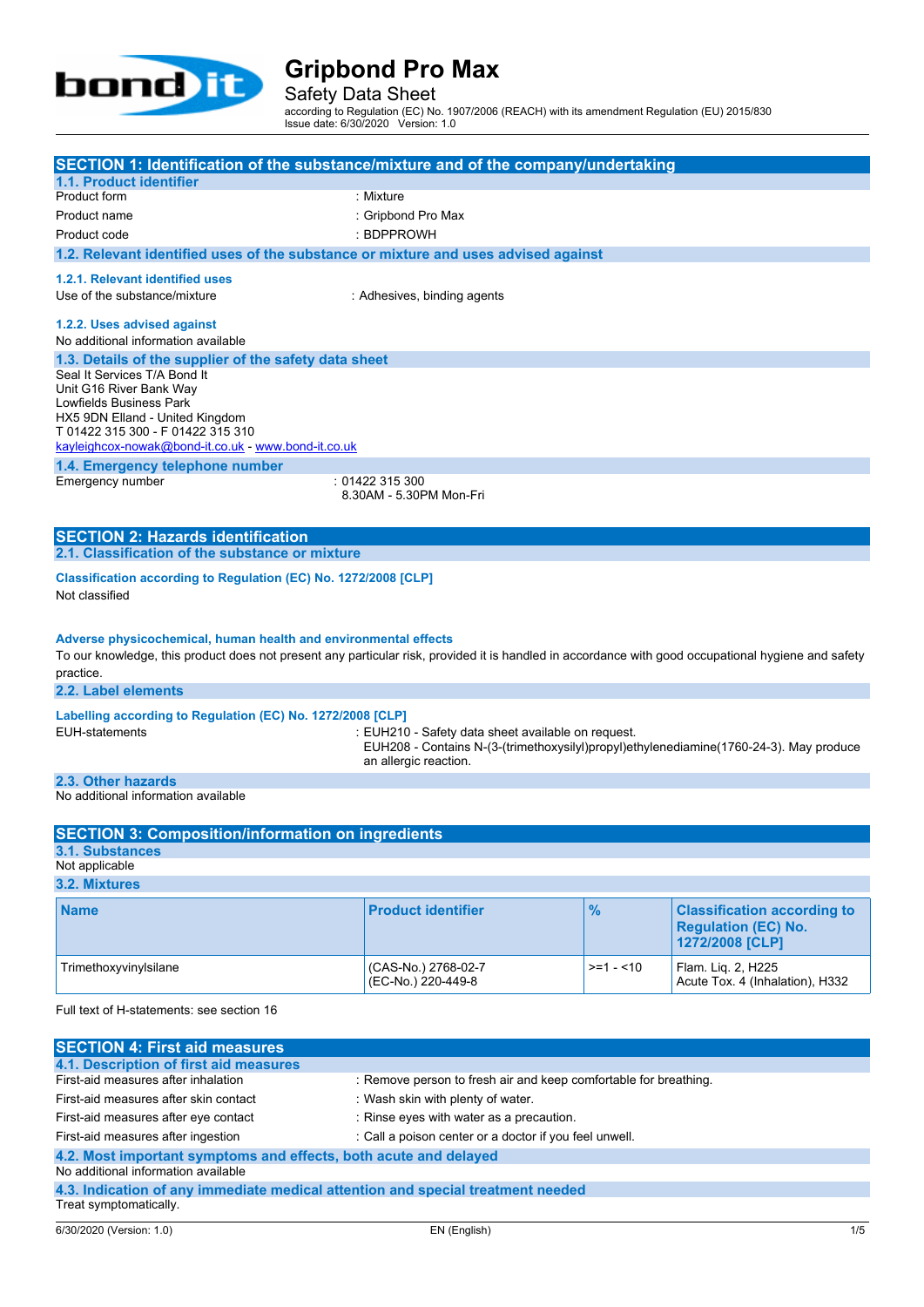### Safety Data Sheet

according to Regulation (EC) No. 1907/2006 (REACH) with its amendment Regulation (EU) 2015/830

| <b>SECTION 5: Firefighting measures</b>                    |                                                                                                                                             |  |  |  |
|------------------------------------------------------------|---------------------------------------------------------------------------------------------------------------------------------------------|--|--|--|
| 5.1. Extinguishing media                                   |                                                                                                                                             |  |  |  |
| Suitable extinguishing media                               | : Water spray. Dry powder. Foam. Carbon dioxide.                                                                                            |  |  |  |
| 5.2. Special hazards arising from the substance or mixture |                                                                                                                                             |  |  |  |
| Hazardous decomposition products in case of fire           | : Toxic fumes may be released.                                                                                                              |  |  |  |
| 5.3. Advice for firefighters                               |                                                                                                                                             |  |  |  |
| Protection during firefighting                             | : Do not attempt to take action without suitable protective equipment. Self-contained<br>breathing apparatus. Complete protective clothing. |  |  |  |

| <b>SECTION 6: Accidental release measures</b>                            |                                                                                                                                                                |  |  |  |
|--------------------------------------------------------------------------|----------------------------------------------------------------------------------------------------------------------------------------------------------------|--|--|--|
| 6.1. Personal precautions, protective equipment and emergency procedures |                                                                                                                                                                |  |  |  |
| 6.1.1. For non-emergency personnel                                       |                                                                                                                                                                |  |  |  |
| Emergency procedures                                                     | : Ventilate spillage area.                                                                                                                                     |  |  |  |
| 6.1.2. For emergency responders                                          |                                                                                                                                                                |  |  |  |
| Protective equipment                                                     | : Do not attempt to take action without suitable protective equipment. For further information<br>refer to section 8: "Exposure controls/personal protection". |  |  |  |
| <b>6.2. Environmental precautions</b>                                    |                                                                                                                                                                |  |  |  |
| Avoid release to the environment.                                        |                                                                                                                                                                |  |  |  |
| 6.3. Methods and material for containment and cleaning up                |                                                                                                                                                                |  |  |  |
| Methods for cleaning up                                                  | : Take up liquid spill into absorbent material.                                                                                                                |  |  |  |
| Other information                                                        | : Dispose of materials or solid residues at an authorized site.                                                                                                |  |  |  |
| 6.4. Reference to other sections                                         |                                                                                                                                                                |  |  |  |
| For further information refer to section 13.                             |                                                                                                                                                                |  |  |  |
| <b>SECTION 7: Handling and storage</b>                                   |                                                                                                                                                                |  |  |  |
| 7.1. Precautions for safe handling                                       |                                                                                                                                                                |  |  |  |

| 7.1. Precautions for safe handling                                |                                                                                                        |
|-------------------------------------------------------------------|--------------------------------------------------------------------------------------------------------|
| Precautions for safe handling                                     | : Ensure good ventilation of the work station. Wear personal protective equipment.                     |
| Hygiene measures                                                  | : Do not eat, drink or smoke when using this product. Always wash hands after handling the<br>product. |
| 7.2. Conditions for safe storage, including any incompatibilities |                                                                                                        |
| Storage conditions                                                | : Store in a well-ventilated place. Keep cool.                                                         |
|                                                                   |                                                                                                        |

**7.3. Specific end use(s)** No additional information available

| <b>SECTION 8: Exposure controls/personal protection</b>                  |
|--------------------------------------------------------------------------|
| 8.1. Control parameters                                                  |
| No additional information available                                      |
| <b>8.2. Exposure controls</b>                                            |
| Appropriate engineering controls:                                        |
| Ensure good ventilation of the work station.                             |
| Hand protection:                                                         |
| Protective gloves                                                        |
| Eye protection:                                                          |
| Safety glasses                                                           |
| Skin and body protection:                                                |
| Wear suitable protective clothing                                        |
| <b>Respiratory protection:</b>                                           |
| In case of insufficient ventilation, wear suitable respiratory equipment |
| _                                                                        |

### **Environmental exposure controls:**

Avoid release to the environment.

| <b>SECTION 9: Physical and chemical properties</b>         |           |  |  |
|------------------------------------------------------------|-----------|--|--|
| 9.1. Information on basic physical and chemical properties |           |  |  |
| Physical state                                             | · Liquid  |  |  |
| Appearance                                                 | :Paste.   |  |  |
| Colour                                                     | $:$ white |  |  |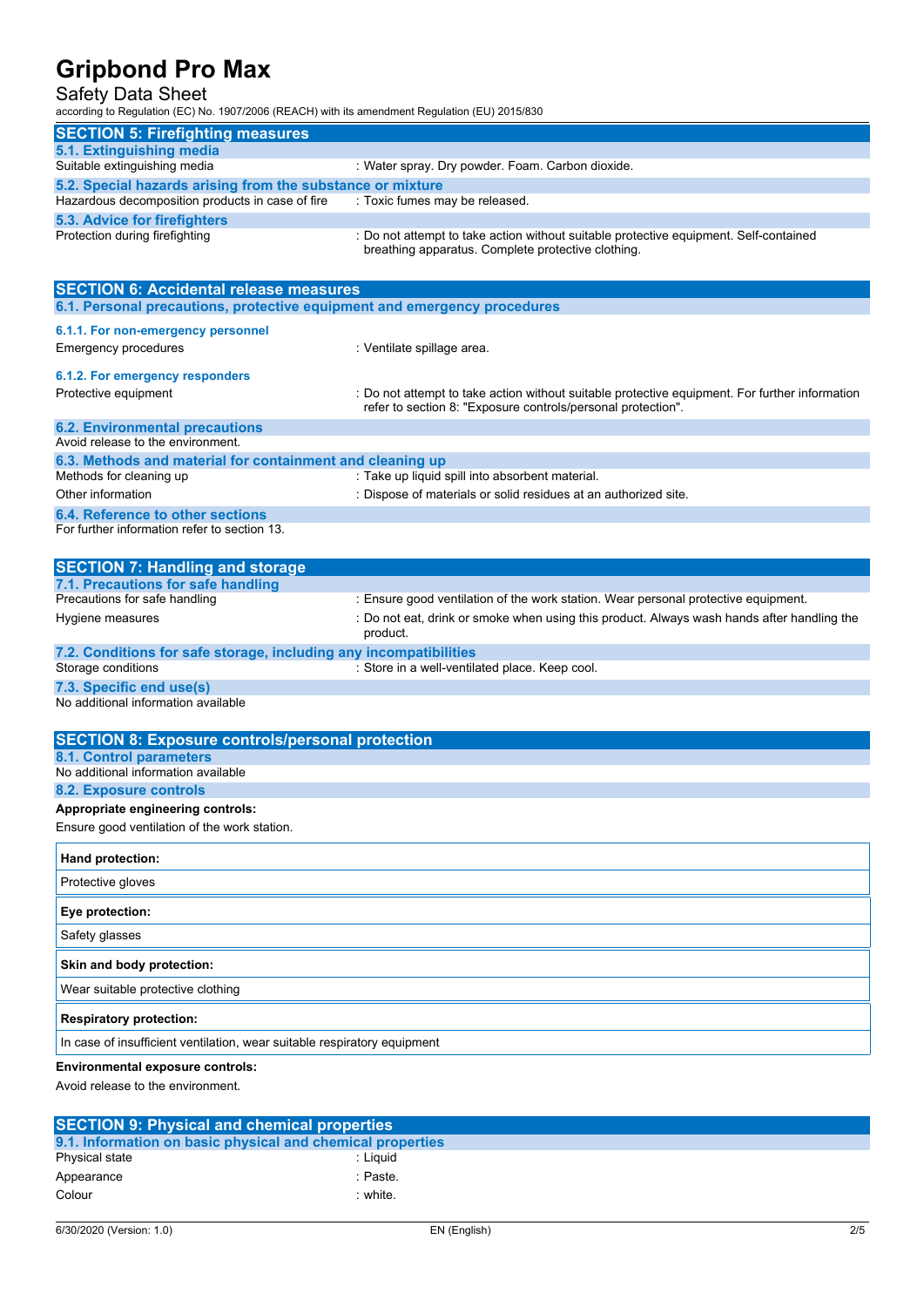### Safety Data Sheet

according to Regulation (EC) No. 1907/2006 (REACH) with its amendment Regulation (EU) 2015/830

| Odour                                      | : characteristic.             |
|--------------------------------------------|-------------------------------|
| Odour threshold                            | : No data available           |
| рH                                         | : No data available           |
| Relative evaporation rate (butylacetate=1) | : No data available           |
| Melting point                              | : Not applicable              |
| Freezing point                             | : No data available           |
| Boiling point                              | : No data available           |
| Flash point                                | : > 60 °C                     |
| Auto-ignition temperature                  | : No data available           |
| Decomposition temperature                  | : No data available           |
| Flammability (solid, gas)                  | : Not applicable              |
| Vapour pressure                            | : No data available           |
| Relative vapour density at 20 °C           | : No data available           |
| Relative density                           | . No data available           |
| Density                                    | : 1.5 - 1.6 g/cm <sup>3</sup> |
| Solubility                                 | : No data available           |
| Log Pow                                    | . No data available           |
| Viscosity, kinematic                       | : No data available           |
| Viscosity, dynamic                         | : No data available           |
| <b>Explosive properties</b>                | : No data available           |
| Oxidising properties                       | : No data available           |
| <b>Explosive limits</b>                    | : No data available           |
| 9.2. Other information                     |                               |

No additional information available

| <b>SECTION 10: Stability and reactivity</b>                                                          |
|------------------------------------------------------------------------------------------------------|
| <b>10.1. Reactivity</b>                                                                              |
| The product is non-reactive under normal conditions of use, storage and transport.                   |
| <b>10.2. Chemical stability</b>                                                                      |
| Stable under normal conditions.                                                                      |
| 10.3. Possibility of hazardous reactions                                                             |
| No dangerous reactions known under normal conditions of use.                                         |
| 10.4. Conditions to avoid                                                                            |
| None under recommended storage and handling conditions (see section 7).                              |
| 10.5. Incompatible materials                                                                         |
| No additional information available                                                                  |
| 10.6. Hazardous decomposition products                                                               |
| Under normal conditions of storage and use, hazardous decomposition products should not be produced. |

| <b>SECTION 11: Toxicological information</b> |                  |  |
|----------------------------------------------|------------------|--|
| 11.1. Information on toxicological effects   |                  |  |
| Acute toxicity (oral)                        | : Not classified |  |
| Acute toxicity (dermal)                      | : Not classified |  |
| Acute toxicity (inhalation)                  | : Not classified |  |
| Trimethoxyvinylsilane (2768-02-7)            |                  |  |
| LD50 dermal rabbit                           | 3360 - 4000      |  |
| LC50 inhalation rat (Vapours - mg/l/4h)      | 16.8 mg/l/4h     |  |
| Skin corrosion/irritation                    | : Not classified |  |
| Serious eye damage/irritation                | : Not classified |  |
| Respiratory or skin sensitisation            | : Not classified |  |
| Germ cell mutagenicity                       | : Not classified |  |
| Carcinogenicity                              | : Not classified |  |
| Reproductive toxicity                        | : Not classified |  |
| STOT-single exposure                         | : Not classified |  |
| STOT-repeated exposure                       | : Not classified |  |
| Aspiration hazard                            | : Not classified |  |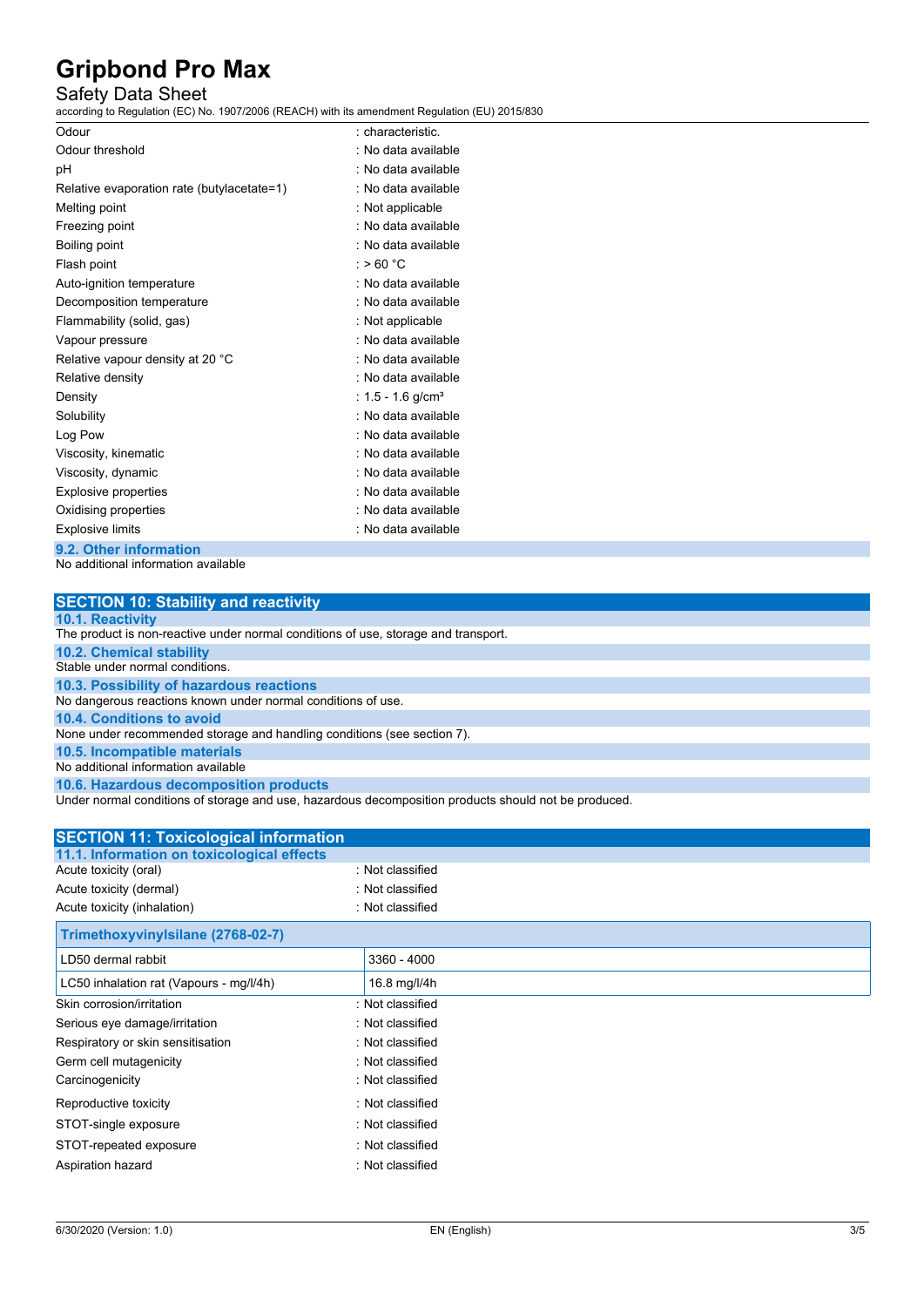## Safety Data Sheet

according to Regulation (EC) No. 1907/2006 (REACH) with its amendment Regulation (EU) 2015/830

| <b>SECTION 12: Ecological information</b>                    |                                                                                                                            |
|--------------------------------------------------------------|----------------------------------------------------------------------------------------------------------------------------|
| <b>12.1. Toxicity</b>                                        |                                                                                                                            |
| Ecology - general                                            | : The product is not considered harmful to aquatic organisms nor to cause long-term<br>adverse effects in the environment. |
| Hazardous to the aquatic environment, short-term<br>(acute)  | : Not classified                                                                                                           |
| Hazardous to the aquatic environment, long-term<br>(chronic) | : Not classified                                                                                                           |
| 12.2. Persistence and degradability                          |                                                                                                                            |
| No additional information available                          |                                                                                                                            |
| 12.3. Bioaccumulative potential                              |                                                                                                                            |
| No additional information available                          |                                                                                                                            |
| 12.4. Mobility in soil                                       |                                                                                                                            |
| No additional information available                          |                                                                                                                            |
| 12.5. Results of PBT and vPvB assessment                     |                                                                                                                            |
| No additional information available                          |                                                                                                                            |
| 12.6. Other adverse effects                                  |                                                                                                                            |
| No additional information available                          |                                                                                                                            |

## **SECTION 13: Disposal considerations**

**13.1. Waste treatment methods**

: Dispose of contents/container in accordance with licensed collector's sorting instructions.

## **SECTION 14: Transport information**

| In accordance with ADR / RID / IMDG / IATA / ADN |                |                           |                |                |  |  |
|--------------------------------------------------|----------------|---------------------------|----------------|----------------|--|--|
| <b>ADR</b>                                       | <b>IMDG</b>    | <b>IATA</b><br><b>ADN</b> |                | <b>RID</b>     |  |  |
| 14.1. UN number                                  |                |                           |                |                |  |  |
| Not applicable                                   | Not applicable | Not applicable            | Not applicable | Not applicable |  |  |
| 14.2. UN proper shipping name                    |                |                           |                |                |  |  |
| Not applicable                                   | Not applicable | Not applicable            | Not applicable | Not applicable |  |  |
| 14.3. Transport hazard class(es)                 |                |                           |                |                |  |  |
| Not applicable                                   | Not applicable | Not applicable            | Not applicable | Not applicable |  |  |
| 14.4. Packing group                              |                |                           |                |                |  |  |
| Not applicable                                   | Not applicable | Not applicable            | Not applicable | Not applicable |  |  |
| 14.5. Environmental hazards                      |                |                           |                |                |  |  |
| Not applicable                                   | Not applicable | Not applicable            | Not applicable | Not applicable |  |  |
| No supplementary information available           |                |                           |                |                |  |  |

**14.6. Special precautions for user**

### **Overland transport**

Not applicable

#### **Transport by sea**

Not applicable

**Air transport**

Not applicable

#### **Inland waterway transport**

Not applicable

#### **Rail transport**

Not applicable

**14.7. Transport in bulk according to Annex II of Marpol and the IBC Code** Not applicable